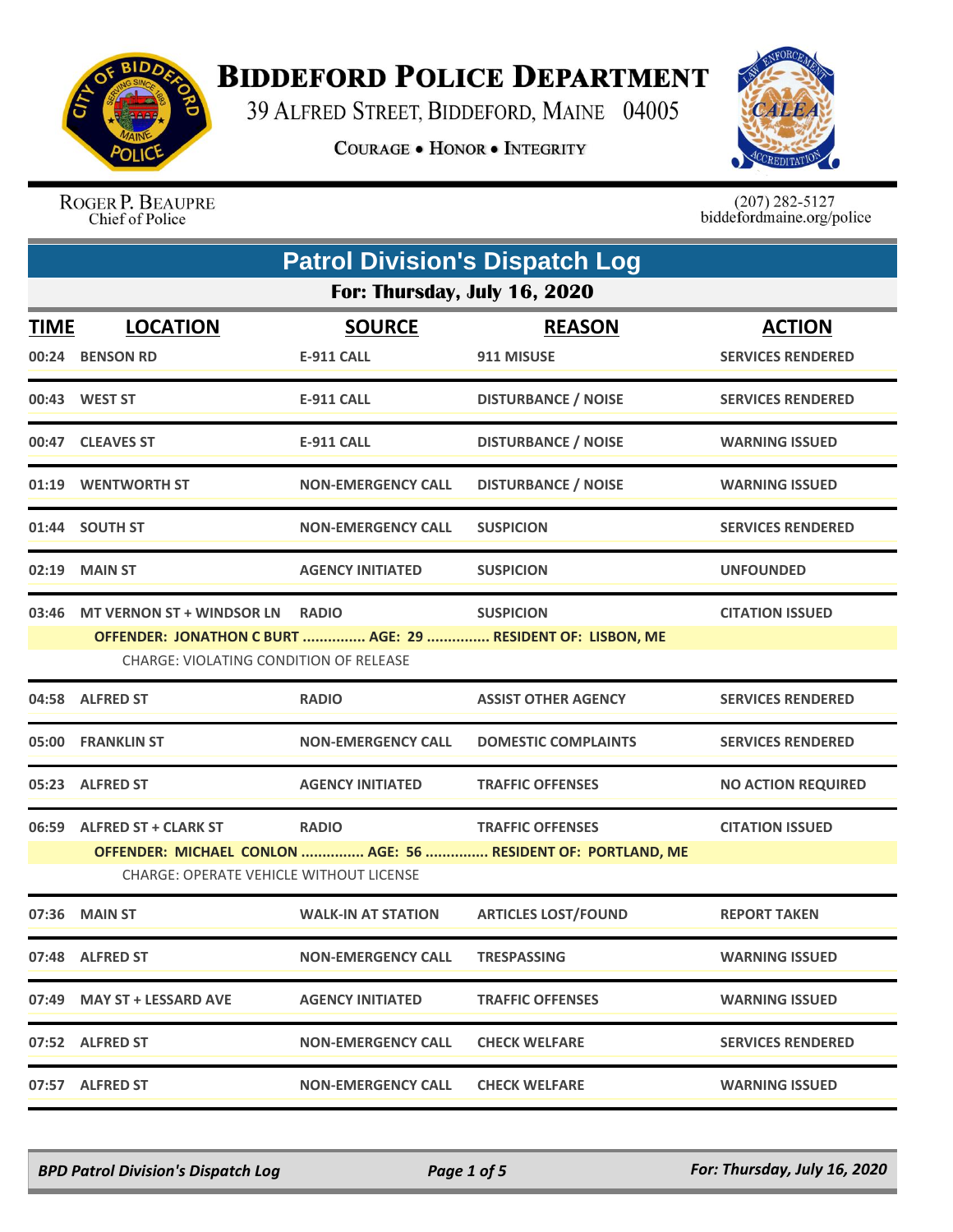| <b>TIME</b> | <b>LOCATION</b>                                    | <b>SOURCE</b>                                                  | <b>REASON</b>                                                  | <b>ACTION</b>                |
|-------------|----------------------------------------------------|----------------------------------------------------------------|----------------------------------------------------------------|------------------------------|
|             | 08:35 SOUTH ST + CATHEDRAL OAKS D AGENCY INITIATED |                                                                | <b>TRAFFIC OFFENSES</b>                                        | <b>WARNING ISSUED</b>        |
|             | 08:54 BIRCH ST                                     | <b>AGENCY INITIATED</b>                                        | <b>PAPERWORK</b>                                               | <b>PAPERWORK NOT SERVED</b>  |
| 08:58       | <b>ALFRED ST</b>                                   | <b>NON-EMERGENCY CALL</b>                                      | <b>SHOPLIFTING</b>                                             | <b>CITATION ISSUED</b>       |
|             |                                                    | CHARGE: THEFT BY UNAUTHORIZED TAKING OR TRANSFER - SHOPLIFTING | OFFENDER: MATHEW A GREEN  AGE: 34  RESIDENT OF: SPRINGVALE, ME |                              |
|             | 09:08 POOL ST + DECARY RD                          | <b>NON-EMERGENCY CALL</b>                                      | <b>ANIMAL COMPLAINT</b>                                        | <b>SERVICES RENDERED</b>     |
|             |                                                    |                                                                |                                                                |                              |
|             | 09:12 MAIN ST                                      | <b>E-911 CALL</b>                                              | 911 MISUSE                                                     | <b>SERVICES RENDERED</b>     |
|             | 09:42 SACO FALLS WAY                               | <b>NON-EMERGENCY CALL</b>                                      | VIOL PROTECTION FROM HARASSM NO VIOLATION                      |                              |
|             | 09:52 GRANITE ST + BOND ST                         | <b>AGENCY INITIATED</b>                                        | <b>TRAFFIC OFFENSES</b>                                        | <b>WARNING ISSUED</b>        |
|             | 10:16 CENTER ST                                    | <b>NON-EMERGENCY CALL</b>                                      | <b>MENTAL ILLNESS CASES</b>                                    | <b>REPORT TAKEN</b>          |
|             | 10:31 ELM ST + PRECOURT ST                         | <b>RADIO</b>                                                   | <b>DISABLED VEHICLE</b>                                        | <b>REMOVED HAZARD</b>        |
|             | 11:06 GREENFIELD LN                                | <b>AGENCY INITIATED</b>                                        | <b>ANIMAL COMPLAINT</b>                                        | <b>REPORT TAKEN</b>          |
|             | 11:11 HILL ST + DUPONT AVE                         | <b>AGENCY INITIATED</b>                                        | <b>TRAFFIC OFFENSES</b>                                        | <b>WARNING ISSUED</b>        |
|             | 11:15 SULLIVAN ST                                  | <b>WALK-IN AT STATION</b>                                      | <b>BURGLARY OF A MOTOR VEHICLE</b>                             | <b>REPORT TAKEN</b>          |
|             | 11:16 ELM ST                                       | <b>NON-EMERGENCY CALL</b>                                      | <b>CHECK WELFARE</b>                                           | <b>TRANSPORT TO HOSPITAL</b> |
|             | <b>11:53 MAIN ST</b>                               | <b>WALK-IN AT STATION</b>                                      | <b>THEFT OF MISLAID PROPERTY</b>                               | <b>REPORT TAKEN</b>          |
|             | 11:55 ELM ST                                       | <b>E-911 CALL</b>                                              | 911 MISUSE                                                     | <b>NEGATIVE CONTACT</b>      |
|             | <b>12:09 BAYBERRY RD</b>                           | <b>E-911 CALL</b>                                              | 911 MISUSE                                                     | <b>DISPATCH HANDLED</b>      |
|             | <b>12:13 BRADBURY ST</b>                           | <b>NON-EMERGENCY CALL</b>                                      | <b>PARKING COMPLAINT</b>                                       | <b>PARKING TICKET ISSUED</b> |
|             | 12:15 ALFRED ST                                    | <b>NON-EMERGENCY CALL</b>                                      | ATTEMPTED/THREATENED SUICIDE SERVICES RENDERED                 |                              |
|             | 12:25 GRAHAM ST                                    | <b>NON-EMERGENCY CALL</b>                                      | <b>DISTURBANCE / NOISE</b>                                     | <b>SERVICES RENDERED</b>     |
|             | 12:30 SOUTH ST                                     | <b>AGENCY INITIATED</b>                                        | <b>TRAFFIC OFFENSES</b>                                        | <b>WARNING ISSUED</b>        |
|             | <b>12:51 SOUTHGATE AVE</b>                         | <b>NON-EMERGENCY CALL</b>                                      | <b>ANIMAL COMPLAINT</b>                                        | <b>SERVICES RENDERED</b>     |
|             | 12:57 SOUTH ST                                     | <b>AGENCY INITIATED</b>                                        | <b>TRAFFIC OFFENSES</b>                                        | <b>WARNING ISSUED</b>        |
|             | 13:03 SOUTH ST                                     | <b>AGENCY INITIATED</b>                                        | <b>TRAFFIC OFFENSES</b>                                        | <b>VSAC ISSUED</b>           |
|             | <b>13:12 PIKE ST</b>                               | <b>AGENCY INITIATED</b>                                        | <b>ANIMAL COMPLAINT</b>                                        | <b>SERVICES RENDERED</b>     |

*BPD Patrol Division's Dispatch Log Page 2 of 5 For: Thursday, July 16, 2020*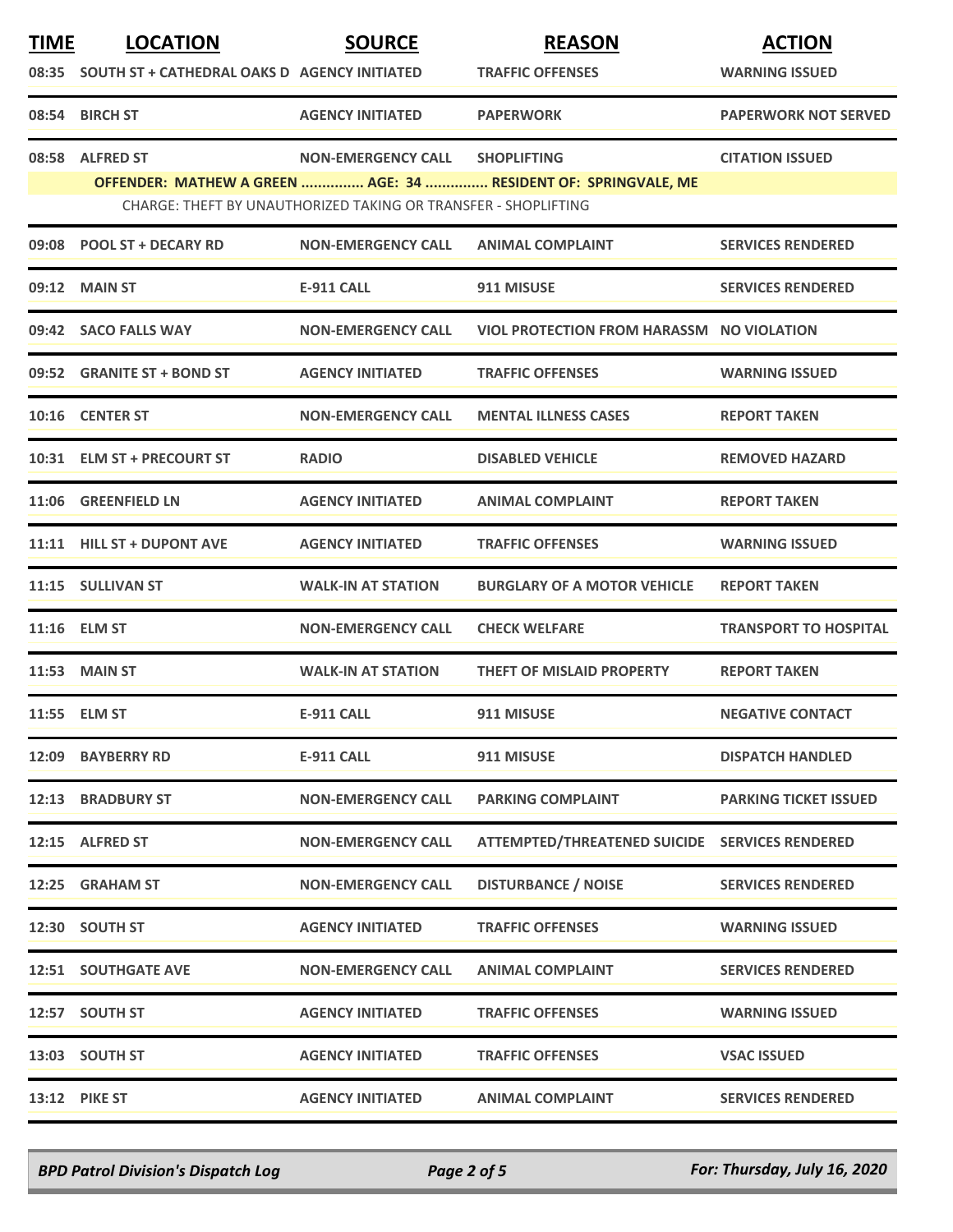| <b>TIME</b> | <b>LOCATION</b>                | <b>SOURCE</b>             | <b>REASON</b>                                  | <b>ACTION</b>            |
|-------------|--------------------------------|---------------------------|------------------------------------------------|--------------------------|
|             | 13:16 WASHINGTON ST            | <b>NON-EMERGENCY CALL</b> | <b>SUSPICION</b>                               | <b>WARNING ISSUED</b>    |
|             | 13:18 SOUTH ST + MCKENNEY DR   | <b>AGENCY INITIATED</b>   | <b>TRAFFIC OFFENSES</b>                        | <b>WARNING ISSUED</b>    |
|             | 13:28 SOUTH ST                 | <b>AGENCY INITIATED</b>   | <b>TRAFFIC OFFENSES</b>                        | <b>WARNING ISSUED</b>    |
|             | 13:34 SOUTH ST                 | <b>AGENCY INITIATED</b>   | <b>TRAFFIC OFFENSES</b>                        | <b>WARNING ISSUED</b>    |
| 13:39       | <b>MAIN ST + ELM ST</b>        | <b>E-911 CALL</b>         | <b>CHECK WELFARE</b>                           | <b>SERVICES RENDERED</b> |
|             | 13:41 SOUTH ST + SOUTHVIEW DR  | <b>AGENCY INITIATED</b>   | <b>TRAFFIC OFFENSES</b>                        | <b>WARNING ISSUED</b>    |
|             | 13:49 SOUTH ST                 | <b>AGENCY INITIATED</b>   | <b>TRAFFIC OFFENSES</b>                        | <b>WARNING ISSUED</b>    |
|             | 13:55 MAY ST + SOUTH ST        | <b>AGENCY INITIATED</b>   | <b>TRAFFIC OFFENSES</b>                        | <b>VSAC ISSUED</b>       |
|             | 14:04 ALFRED ST + MAY ST       | <b>AGENCY INITIATED</b>   | <b>ANIMAL COMPLAINT</b>                        | <b>GONE ON ARRIVAL</b>   |
| 14:09       | <b>MARINER WAY</b>             | <b>E-911 CALL</b>         | 911 MISUSE                                     | <b>SERVICES RENDERED</b> |
|             | 14:15 SOUTH ST + MAPLEWOOD AVE | <b>AGENCY INITIATED</b>   | <b>TRAFFIC OFFENSES</b>                        | <b>WARNING ISSUED</b>    |
|             | 14:21 SOUTH ST + MAPLEWOOD AVE | <b>AGENCY INITIATED</b>   | <b>TRAFFIC OFFENSES</b>                        | <b>WARNING ISSUED</b>    |
| 14:28       | <b>SOUTH ST + WESTERN AVE</b>  | <b>AGENCY INITIATED</b>   | <b>TRAFFIC OFFENSES</b>                        | <b>WARNING ISSUED</b>    |
|             | 14:30 PIKE ST                  | <b>AGENCY INITIATED</b>   | <b>ANIMAL COMPLAINT</b>                        | <b>SERVICES RENDERED</b> |
|             | 14:45 BRADBURY ST              | <b>NON-EMERGENCY CALL</b> | <b>CHECK WELFARE</b>                           | <b>SERVICES RENDERED</b> |
|             | 14:47 SOUTH ST + DEARBORN AVE  | <b>AGENCY INITIATED</b>   | <b>TRAFFIC OFFENSES</b>                        | <b>WARNING ISSUED</b>    |
|             | 14:54 SOUTH ST                 | <b>AGENCY INITIATED</b>   | <b>TRAFFIC OFFENSES</b>                        | <b>WARNING ISSUED</b>    |
|             | <b>15:06 WEST ST</b>           | <b>AGENCY INITIATED</b>   | <b>TRAFFIC OFFENSES</b>                        | <b>WARNING ISSUED</b>    |
|             | 15:13 WESTLAND AVE + WEST ST   | <b>AGENCY INITIATED</b>   | <b>TRAFFIC OFFENSES</b>                        | <b>WARNING ISSUED</b>    |
|             | <b>15:15 VINE ST</b>           | <b>NON-EMERGENCY CALL</b> | ATTEMPTED/THREATENED SUICIDE SERVICES RENDERED |                          |
|             | 15:22 WEST ST + PROSPECT ST    | <b>AGENCY INITIATED</b>   | <b>TRAFFIC OFFENSES</b>                        | <b>VSAC ISSUED</b>       |
|             | 15:49 MAIN ST + ELM ST         | <b>E-911 CALL</b>         | <b>CHECK WELFARE</b>                           | <b>SERVICES RENDERED</b> |
|             | <b>16:09 BOULDER WAY</b>       | <b>WALK-IN AT STATION</b> | <b>THEFT</b>                                   | <b>REPORT TAKEN</b>      |
|             | 16:37 ALFRED ST + BACON ST     | <b>WALK-IN AT STATION</b> | <b>ARTICLES LOST/FOUND</b>                     | <b>SERVICES RENDERED</b> |
|             | 16:45 ALFRED ST + EDWARDS AVE  | <b>AGENCY INITIATED</b>   | <b>DISABLED VEHICLE</b>                        | <b>SERVICES RENDERED</b> |

*BPD Patrol Division's Dispatch Log Page 3 of 5 For: Thursday, July 16, 2020*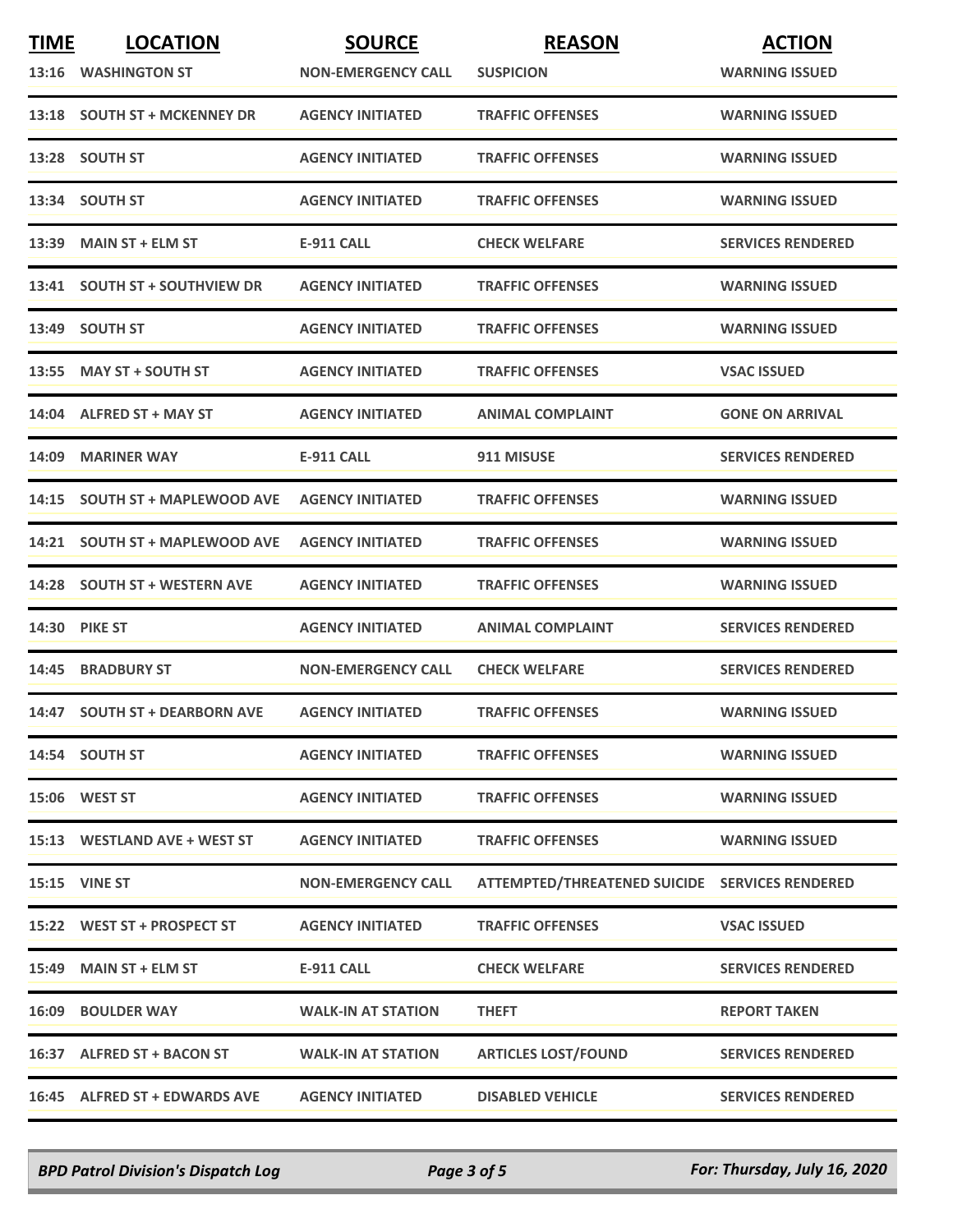| <b>TIME</b><br>17:02 | <b>LOCATION</b><br><b>MAIN ST + ALFRED ST</b>       | <b>SOURCE</b><br><b>AGENCY INITIATED</b> | <b>REASON</b><br><b>ANIMAL COMPLAINT</b> | <b>ACTION</b><br><b>SERVICES RENDERED</b> |
|----------------------|-----------------------------------------------------|------------------------------------------|------------------------------------------|-------------------------------------------|
|                      | 18:21 POOL ST                                       | <b>NON-EMERGENCY CALL</b>                | <b>COVID-19 VIOLATION</b>                | <b>REPORT TAKEN</b>                       |
| 18:25                | <b>ELM ST + RATHIER ST</b>                          | <b>AGENCY INITIATED</b>                  | <b>TRAFFIC OFFENSES</b>                  | <b>WARNING ISSUED</b>                     |
|                      | <b>19:08 MAIN ST</b>                                | <b>OTHER</b>                             | <b>ALL OTHER</b>                         | <b>NO ACTION REQUIRED</b>                 |
|                      | 19:08 ELM ST                                        | <b>AGENCY INITIATED</b>                  | <b>TRAFFIC OFFENSES</b>                  | <b>WARNING ISSUED</b>                     |
|                      | 19:25 FRANKLIN ST                                   | <b>AGENCY INITIATED</b>                  | <b>PAPERWORK</b>                         | <b>PAPERWORK SERVED</b>                   |
|                      | 19:30 ELM ST                                        | <b>AGENCY INITIATED</b>                  | <b>TRAFFIC OFFENSES</b>                  | <b>WARNING ISSUED</b>                     |
|                      | 19:44 MAIN ST                                       | <b>AGENCY INITIATED</b>                  | <b>TRAFFIC OFFENSES</b>                  | <b>WARNING ISSUED</b>                     |
|                      | 19:56 FRANKLIN ST                                   | <b>AGENCY INITIATED</b>                  | <b>CODES ENFORCEMENT</b>                 | <b>REFERRED OTHER AGENCY</b>              |
| 20:02                | <b>WENTWORTH ST</b>                                 | <b>NON-EMERGENCY CALL</b>                | <b>CHECK WELFARE</b>                     | <b>UNFOUNDED</b>                          |
|                      | 20:04 ELM ST                                        | <b>NON-EMERGENCY CALL</b>                | <b>TRESPASSING</b>                       | <b>SERVICES RENDERED</b>                  |
|                      | 20:23 WESTFIELD ST                                  | <b>WALK-IN AT STATION</b>                | <b>HARASSMENT</b>                        | <b>REFERRED OTHER AGENCY</b>              |
|                      | 20:32 ALFRED ST + MEDICAL CENTER D AGENCY INITIATED |                                          | <b>TRAFFIC OFFENSES</b>                  | <b>WARNING ISSUED</b>                     |
|                      | 21:00 ALFRED ST                                     | <b>WALK-IN AT STATION</b>                | <b>COMPLAINT ON AN OFFICER</b>           | <b>SERVICES RENDERED</b>                  |
| 21:17                | <b>GRANITE ST + WEST ST</b>                         | <b>AGENCY INITIATED</b>                  | <b>TRAFFIC OFFENSES</b>                  | <b>WARNING ISSUED</b>                     |
|                      | 21:21 ALFRED ST                                     | <b>NON-EMERGENCY CALL</b>                | <b>TRAINING DISPATCH</b>                 | <b>CALL TRANSFERRED</b>                   |
|                      | 21:27 ALFRED ST                                     | <b>WALK-IN AT STATION</b>                | <b>PAPERWORK</b>                         | <b>PAPERWORK SERVED</b>                   |
|                      | 21:31 ALFRED ST                                     | <b>AGENCY INITIATED</b>                  | <b>TRAFFIC OFFENSES</b>                  | <b>WARNING ISSUED</b>                     |
|                      | 21:54 ELM ST + WEST ST                              | NON-EMERGENCY CALL                       | <b>CHECK WELFARE</b>                     | <b>NO VIOLATION</b>                       |
|                      | 22:21 SACO FALLS WAY                                | <b>NON-EMERGENCY CALL</b>                | <b>MENTAL ILLNESS CASES</b>              | <b>DISPATCH HANDLED</b>                   |
|                      | 23:12 MAIN ST                                       | <b>E-911 CALL</b>                        | <b>SUSPICION</b>                         | <b>SERVICES RENDERED</b>                  |
|                      | 23:23 ALFRED ST                                     | <b>AGENCY INITIATED</b>                  | <b>TRAFFIC OFFENSES</b>                  | <b>WARNING ISSUED</b>                     |
|                      | 23:29 ELM ST                                        | <b>AGENCY INITIATED</b>                  | <b>TRAFFIC OFFENSES</b>                  | <b>WARNING ISSUED</b>                     |
|                      | 23:30 WENTWORTH ST                                  | <b>NON-EMERGENCY CALL</b>                | <b>DISTURBANCE / NOISE</b>               | <b>UNFOUNDED</b>                          |